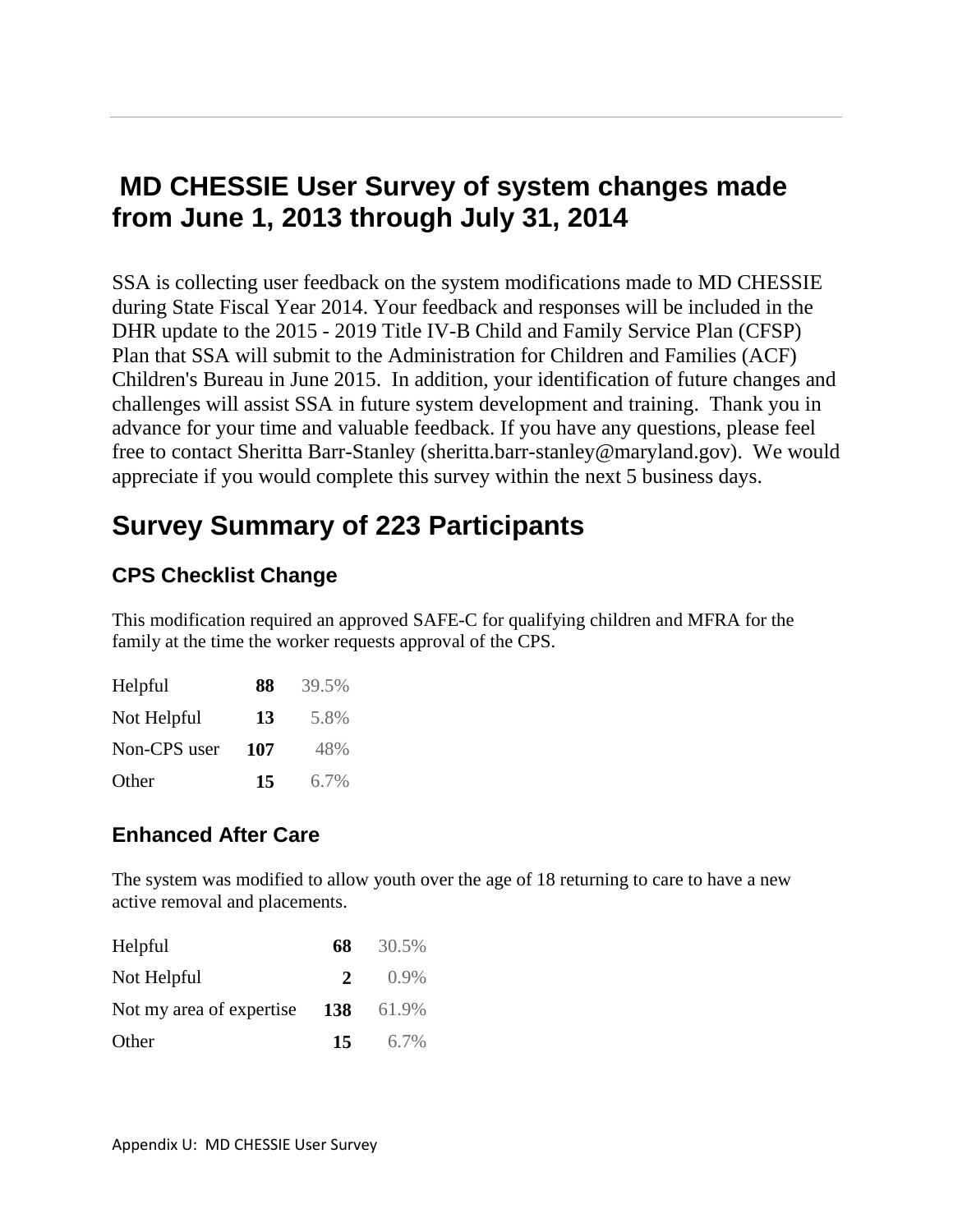## **Changes to Demographics in MD CHESSIE from CARES**

This modification provides that when CIS and/or CARES update any client's demographic data, a tickler alerts the assigned family and child worker. A new folder, Audit Trail-Demographics, is located under the client level and displays the changed information, by whom and when.

| Helpful     | 143 | 64.1% |
|-------------|-----|-------|
| Not Helpful | 35  | 15.7% |
| Other       | 45  | 20.2% |

#### **Changes to Expungements that resulted in Changes for CPS investigations**

The system was modified due to change in Maryland law requiring certain CPS-IR cases to be viewable only by the Local Department that completed the investigation. The 396 referral is locked after 5 days and is placed under the associated investigation. Referrals not screened in only are viewable for 120 days.

| Helpful     | 71 | 31.8% |
|-------------|----|-------|
| Not Helpful | 85 | 38.1% |
| Other       | 67 | 30%   |

## **GAP Placement Modifications Recognition of Private CPA Homes**

The system was modified to recognize placements with Private TFC Parents to complete new GAP placements. The search hyperlink was created to allow the time spent with the TFC provider to be sufficient for the six months rule for GAP.

| Helpful     | 108 | 48.4% |
|-------------|-----|-------|
| Not Helpful | 28  | 12.6% |
| Other       | 87  | 39%   |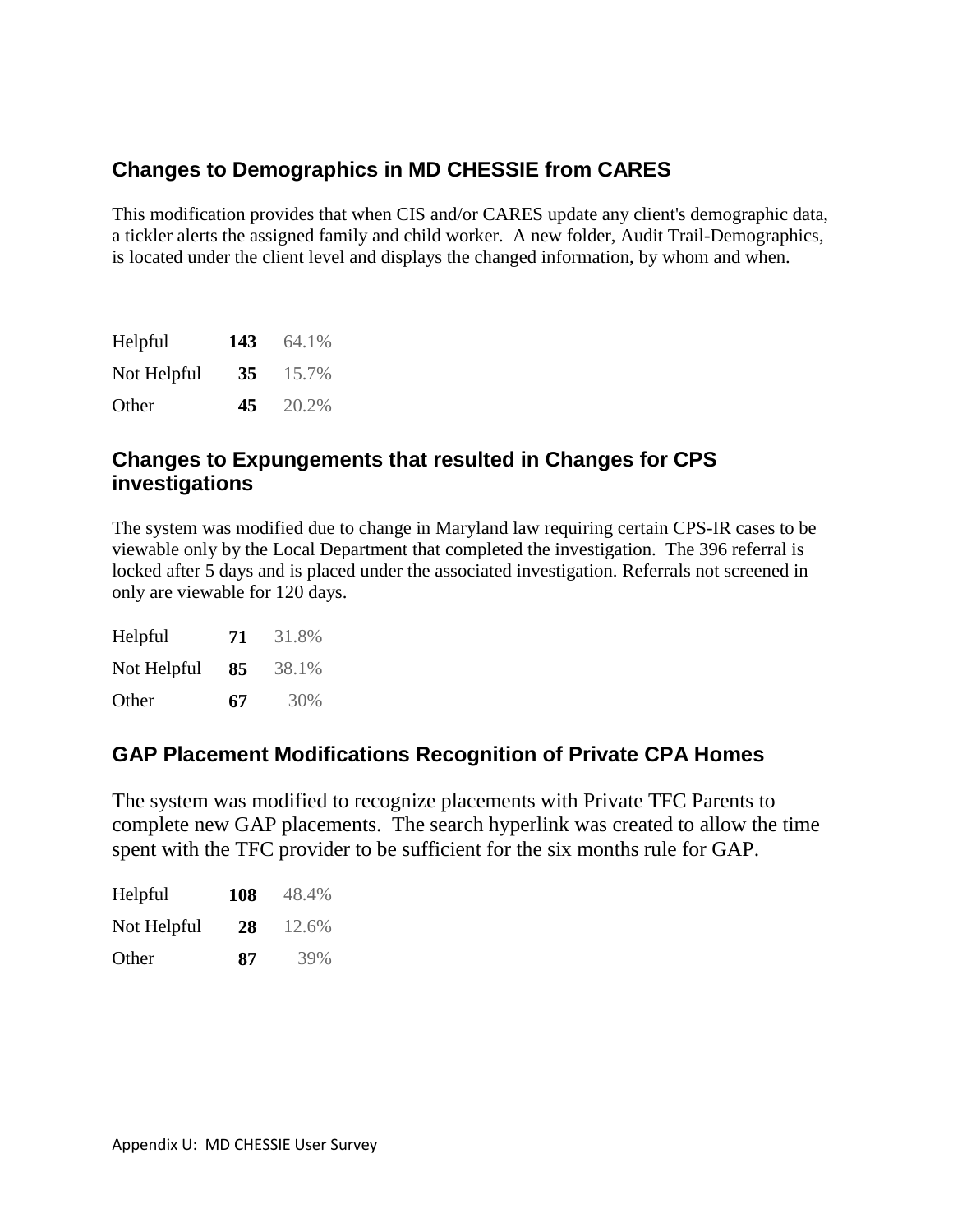## **Identification of Risk of Harm for CPS**

The system was modified for Screening to be able to identify 5 new Risk of Harm Categories.

| Helpful                  | 109 | 48.9% |
|--------------------------|-----|-------|
| Not Helpful              | 8.  | 3.6%  |
| Not my area of expertise | 95  | 42.6% |
| Other                    | 11  | 4.9%  |

## **Confirmed Person**

The system disallows the creation of a new client until all persons are confirmed or discarded in the investigation or the service case.

| Helpful     | 136 | 61%   |
|-------------|-----|-------|
| Not Helpful | 48  | 21.5% |
| Other       | 39  | 17.5% |

## **Deletion of Certain Ticklers with Inactive Staff**

The system shall transfer certain ticklers to the Unit Supervisor when the assigned staff becomes inactive. If there is no unit supervisor, then these ticklers shall go to the unit administrator. If there is no unit administrator, then it shall go to the unit In-Box

| Helpful     | 155 | 69.5% |
|-------------|-----|-------|
| Not Helpful | 29  | 13%   |
| Other       | 39  | 17.5% |

#### **Enlarge the MD CHESSIE File Cabinet in CPS and Service Cases**

The filing cabinets in MD CHESSIE were expanded in size from 2MB to 4MB under the Service Case (case and client levels) and Provider folders. This modification allows users to store larger documents in the system.

| Helpful                           | 190      | 85.2% |
|-----------------------------------|----------|-------|
| Not Helpful                       | $\Delta$ | 1.8%  |
| Not Applicable to my job function | 24       | 10.8% |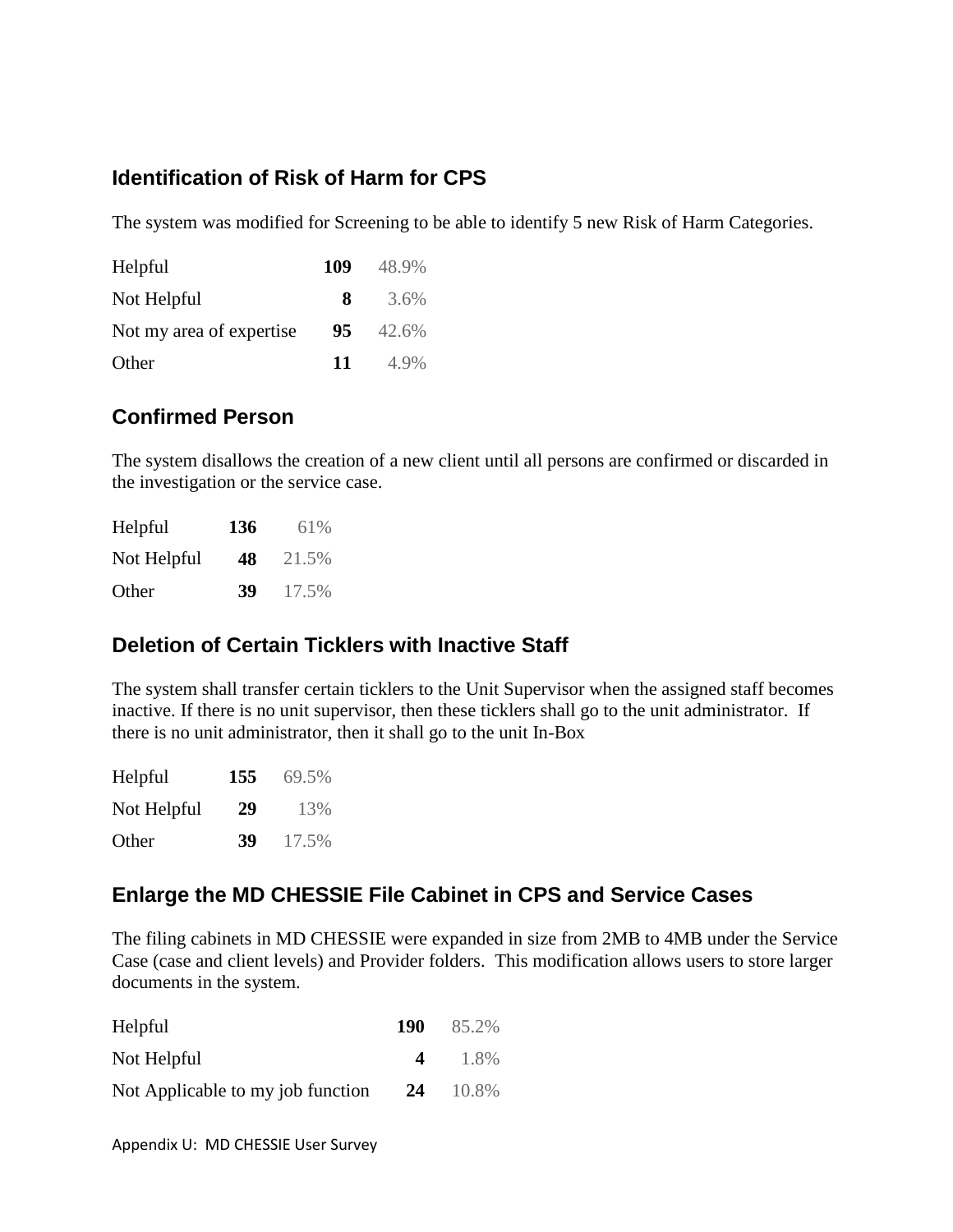Other **5** 2.2%

#### **Introduction of Alternative Response to all local jurisdictions**

The system was modified to allow Local Department CPS Supervisors to decide a pathway for CPS cases: CPS-IR and CPS-AR, to decide a pathway in Screening

| Helpful                           | 118         | 52.9%   |
|-----------------------------------|-------------|---------|
| Not Helpful                       | $2^{\circ}$ | $0.9\%$ |
| Not Applicable to my job function | 99          | 44.4%   |
| Other                             | $\Delta$    | 1.8%    |

#### **Incorrect Bed Count Report for MD CHESSIE**

The Provider and Placement functionalities were modified to include system-wide recognition of changes to the bed count once the original bed count is approved. Edits were added in the home approval reconsideration process for when the resource worker attempts to reduce the bed count and there are more children placed in the home than the bed count number would allow after the reconsideration is approved. Edits were added so that a reduction in bed count at reconsideration cannot occur if the bed count would be less than the number of children currently placed.

| Helpful                               | 64 | 29%       |
|---------------------------------------|----|-----------|
| Not Helpful                           |    | 3 $1.4\%$ |
| Not Applicable to my job function 148 |    | 67%       |
| Other                                 |    | 6 2.7%    |

#### **Tickler Report**

This modification created a new local department Business Objects report (RE666r) for each jurisdiction to display a selected list of active ticklers assigned to a Case or a Client by supervisor. These ticklers either require workers to complete an action, manually delete, or the system will expire the tickler after a set number of days.

| Helpful                                                        | 87  | 39%  |
|----------------------------------------------------------------|-----|------|
| Not Helpful                                                    | 11  | 4.9% |
| Non-Applicable I don't have access to Business Objects         | 96  | 43%  |
| Non-Applicable I would like to have access to Business Objects | 14  | 6.3% |
| Other                                                          | 15. | 6.7% |